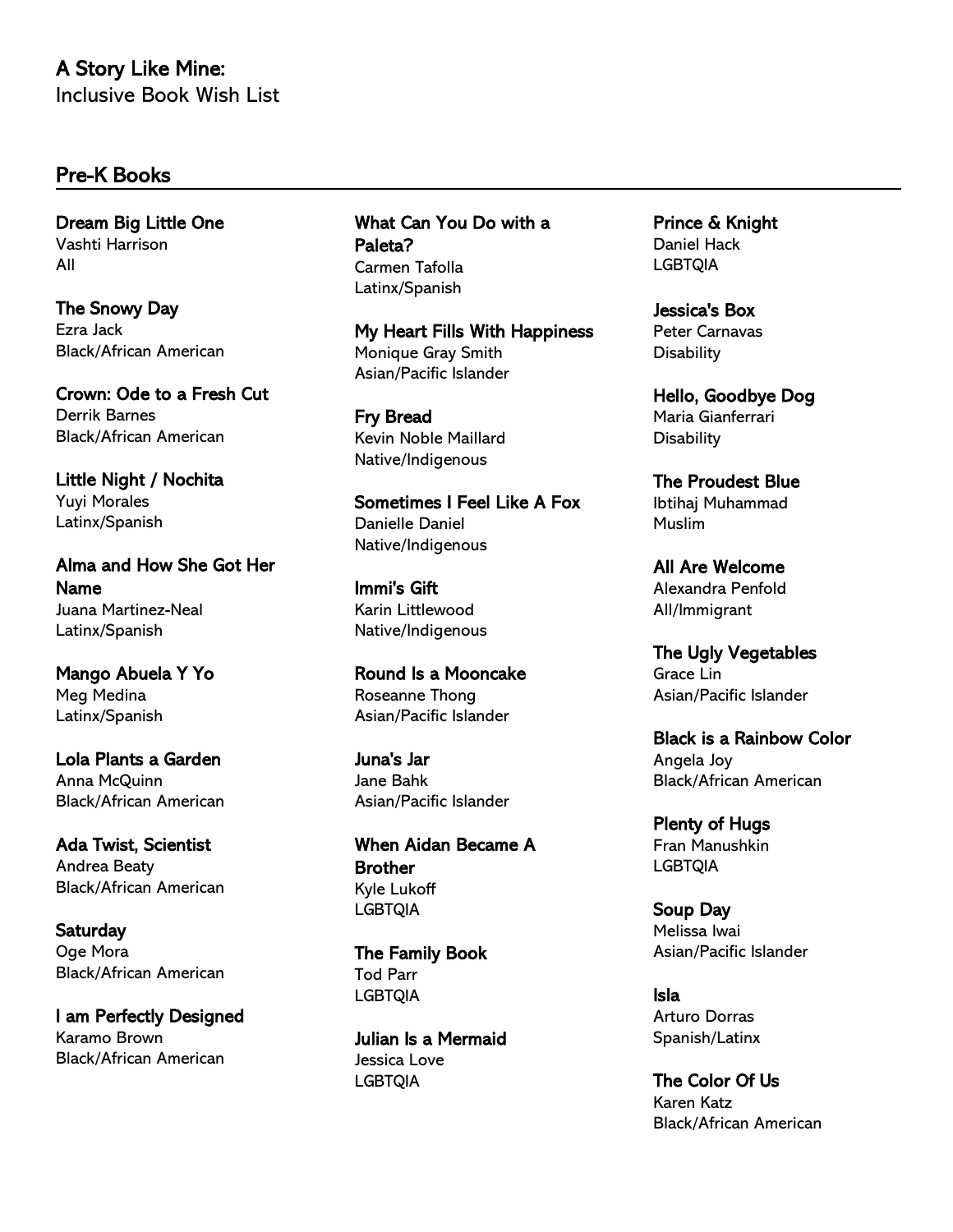The One Day House Julia Durango Spanish/Latinx

Quinito, Day and Night Ina Cupiano Spanish/Latinx

Your Name Is a Song Jamilah Thompkins-Bigelow **Muslin** 

You Matter Christiab Robinson All

The Water Protectors Carole Lindstorm Native/Indigenous

My Papi Has a Motorcycle Isabel Quintero Spanish/Latinx

#### K-1<sup>st</sup> Grade Books

You Hold Me Up Danielle Daniel Native/Indigenous

Yasmin Series Saadia Faruqui South East Asian/Muslim

I Want To Be A Doctor Laura Driscoll Black/African American

The King of Kindergarten Derrick Barnes Black/African American

## 2<sup>nd</sup> – 3<sup>rd</sup> Grade Books

Lola Levine Series Monica Brown Latinx/Spanish

The Children's Book Bank

The Day You Begin Jaqueline Woodson Black/African American

Jabari Tries Gaia Cornwell Black/African American

Jarabi Jumps Gaia Cornwell Black/African American

Love Makes a Family Sophie Beer LGBTQIA

**Dreamers** Yuyi Morales Spanish/Latinx

The Name Jar Yangsook Choi Asian

My Friends and Me Stephanie Stansbie All

El Hada De Los Dientes Equipo Susaeta Spanish/Latinx

Thunder Rose Jerdine Nolan Black/African American

Evelyn Del Rey is Moving Away Meg Medina Black/Latinx

Drawn Together Mihn Le Asian

The Arabic Quilt Aya Khalil Arabic

Go Show the World Wab Kinew Native/Indigenous

Max Speed Stephen Shaskan Black/African American

CeCe Loves Science Kimberly Derting **Latinx** 

Eyes That Kiss In The Corners Joanna Ho Asian

Everything Naomi Loved Katie Yamasaki Asian

My Day with the Panye Tami Charles African

Sofia Martinez Series Jaqueline Jules Latinx/Spanish

EllRay Jakes Series Sally Warner Black/African American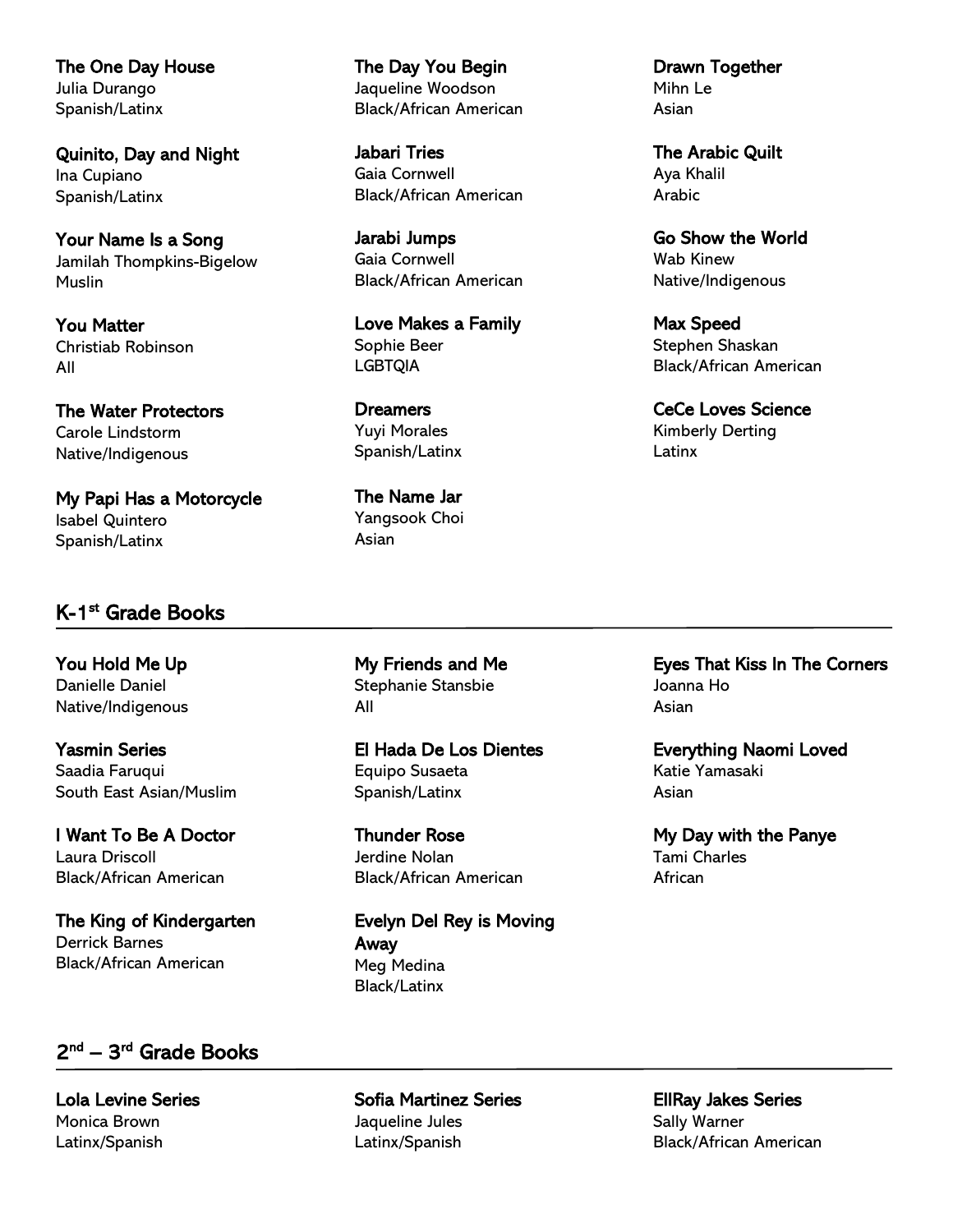Mia Mayhem is a Superhero Kara West Black/African American

Zoey and Sassafras Asia Citro Black/African American

Emma Is On The Air Ida Siegal Latinx/Spanish

#### 3<sup>rd</sup> – 4<sup>th</sup> Grade Books

Lowriders In Space (Graphic Novel) Cathy Camper Latinx/Spanish

Wonder RJ Palacio **Disability** 

### 4<sup>th</sup> — 5<sup>th</sup> Grade Books

Year of the Dog Grace Lin Asian/Pacific Islander

Front Desk Kelly Yang Asian/Pacific Islander

The Tea Dragon Society (Graphic Novel) Katie O'Neill LGBTQIA

El Deafo Cece Bell Disability/Latinx

Bayou Magic Jewell Parker Rhodes Black/African American

The Children's Book Bank

One Crazy Summer Rita Williams-Garcia Black/African American

The Friendship Code Stacia Deutsch Black/African American

Alvin Ho Series Lenore Look Asian/Pacific Islander Camilla the Record Breaking **Star** Alicia Salazar Latinx/Spanish

Magnificent Makers Series Various Authors Black/African American

Too Small Tola Iwu Atinuke Black/African American

The Usual Suspects Maruice Boraddus Black/African

Princess Ever After K O'Neil LGBTQIA / Black

Geeks, Girls and Secret **Identities** Mike Jung Asian/Pacific Islander

Rules Cynthia Lord **Disability** 

Stef Soto, Taco Queen Jennifer Torres Latinx/Spanish

Where the Mountain Meets the Moon Grace Lin Asian/Pacific Islander

Lupe Wong Wont Dance Donna Higeura Latinx/Asian

Love Sugar Magic

How Tia Lola Came to Stay Julia Alvarez Latinx/Spanish

**Trickster** Matt Dembick Native/Indigenous

Esperanza Rising Pam Munoz Ryan Latinx/Spanish

President of the Whole Fifth **Grade** Sherri Winston Black/African American

The Class Act (Graphic Novel) Jerry Craft Black/African American

#### Star Crossed Barbara Dee LGBTQIA

Anna Merianp Latinx